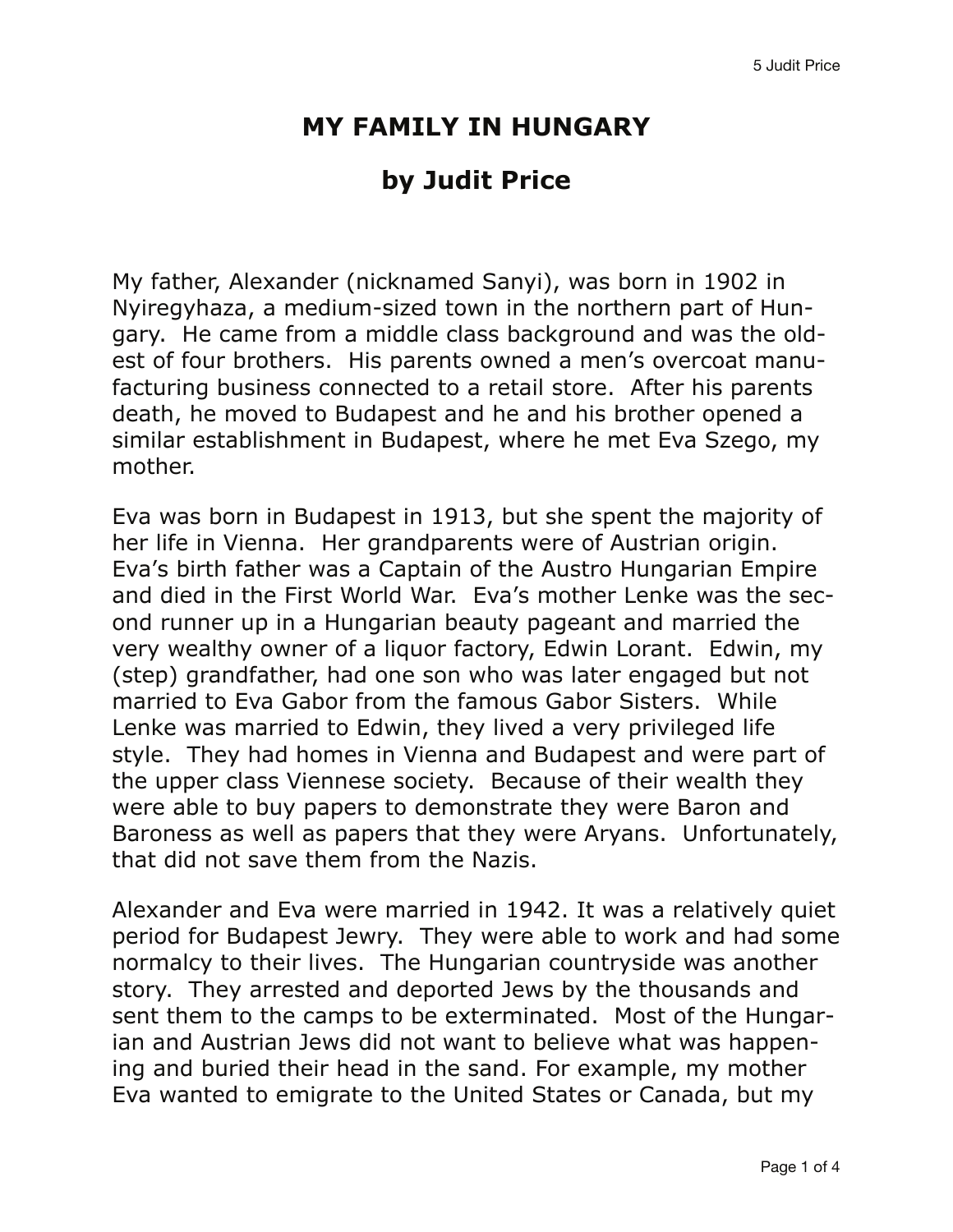father Alexander would not hear of it. He had his business, he was making money, he was thriving (or so he thought).

Then things changed rapidly when the Hungarian Regent Miklós Horthy suddenly resigned/fired in October 1944. The persecution of Jews accelerated and got worse in Budapest with Adolph Eichmann's arrival. Eichmann's sole goal and purpose was to liquidate and execute the entire Jewish population of Budapest and surrounding areas.

Two weeks before I was born in 1944, my father was shipped to Auschwitz Concentration Camp. My mother was hiding in the basement of the apartment house her family once owned. It was the same time period when Raul Wallenberg, a Swedish diplomat arrived in Budapest and his sole goal and purpose was to save as many Jews as possible. Wallenberg issued Swedish identity cards to people and organized safe houses for mothers and children to protect them from Eichmann's monstrous acts.

When my father was enroute to Auschwitz, he jumped off the train and hid at a farmer's property for four weeks. A neighboring farmer found out and reported him to the authorities. By then the Germans knew that they were losing the war and it was too late to send Alexander back to the camps. They sent him to a slave labor camp in Hungary where he was digging tunnels for the Nazis to use for escape. He was there until the so called "liberation by the Soviet Army".

Meanwhile my mother Eva and I were transported from the cellar where we both were near death by malnutrition to a safe house. My mother always told me that the only reason I survived was because she was lucky to have enough milk to nurse me. Many of her fellow Jews lost their children to starvation. My once wealthy grandparents, Edwin and Lenke, were in hiding as well as two of my father's brothers.

My grandparents were stripped of all their belongings and blackmailed by their Hungarian gentile friends and neighbors who ex-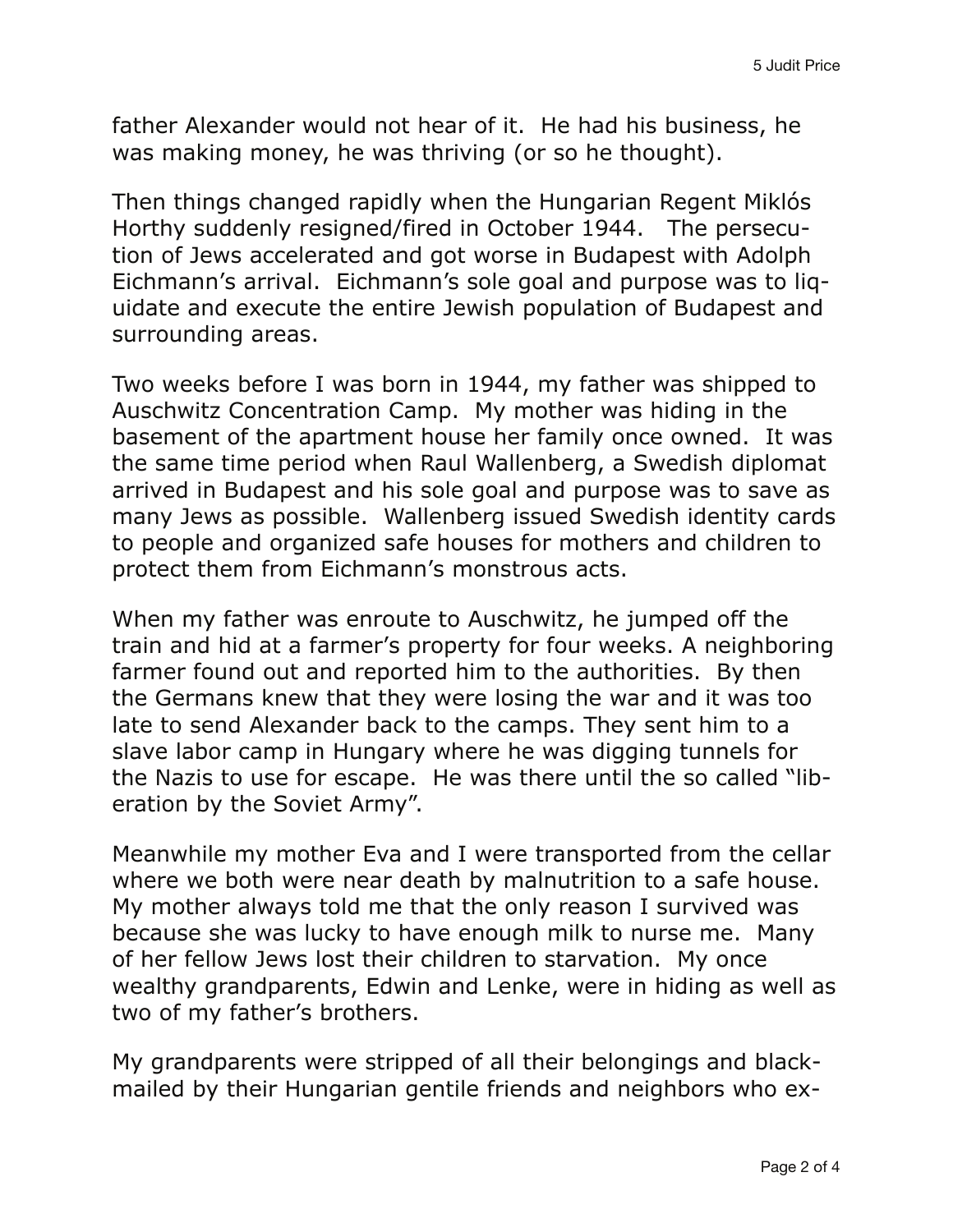horted as much as they could in return for the hiding places. My grandfather Edwin died at home since he was not allowed to go to the hospital for needed surgery because he was a Jew. One of my uncles escaped to Italy and became a physician. Another brother married the woman who hid him and took care of him for a year in her cellar. She was a Righteous Gentile. My father's youngest brother was shot to death in daylight by the members of the Arrow Cross (Hungarian Nazis). Of course, there was no retribution. My grandmother Lenke, who was only in her mid-50's, was walking home one night from visiting a sick friend when she was taken by the Hungarian Nazis who led her to the River Danube and shot her into the river. Unfortunately it happened to a lot of unlucky people. If you have visited Budapest, you may have seen the memorial known as "Shoes on the Danube Bank". It shows martyr's shoes lined up on the bank of the Danube River. According to my father, the Hungarian Nazis were worse than the German Nazis.

While all these atrocities went on with the Nazis, the Russians were at the border. The minute they broke into the city of Budapest and chased the Germans away they immediately started their own trouble making. They looted homes and shops. They molested and raped women regardless of age and physical appearance. They called themselves the brave liberators. The Russians were the one who lured Raul Wallenberg to the Russian Embassy on a pretext and murdered him.

Both of my parents survived the Nazi atrocities and remained in Budapest under Soviet occupation until 1965 when they were able to leave for the West. I was 21 years old.